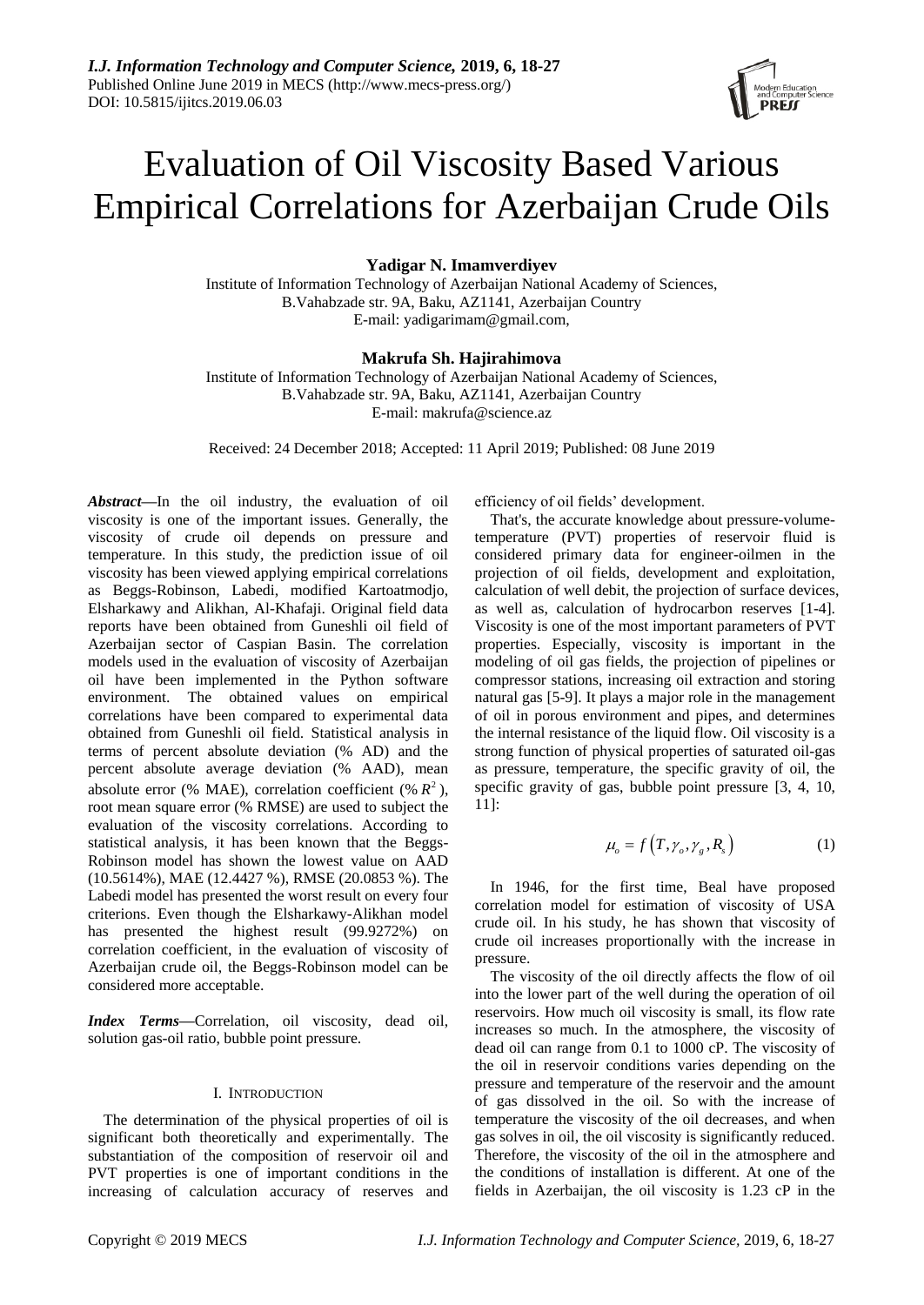layer (Pl = 119 atm, tl = 24  $\degree$ C and Qf = 100 m3 / t), but its viscosity in the atmosphere is 5. However, experiments show that the oil viscosity increases faintly with increasing pressure, starting at saturation pressure. The smallest viscosity of oil exists in a saturation pressure when oil and gas create a sensory surface [11– 13].

Bubble point pressure  $P_b$  is the maximum pressure that gas begins to separate from the oil during the isothermal expansion of the oil under the thermodynamic balance condition. Saturation pressure is high when the temperature is high. Solution Gas Oil Ratio (GOR) *R s* is the ratio of the volume of measured gas under normal condition (on the surface) to the volume of the remaining oil [12, 14].

Generally, in the standard PVT analyses increased pressure to cause increase in viscosity when increased pressure is higher than saturation pressure.

Ideally, the viscosity is defined by laboratory experiments using samples taken from the bottom of the well at reservoir pressure and temperature conditions. Since these laboratory experiments is costly and much time is required, alternative approaches are using. These approaches used in the prediction of oil viscosity in the available literature [15-17] are classified into three main categories:

- Equations of state (EOS);
- Empirical correlations;
- Machine Learning methods.

The equations of state (EOS) are based on detailed composition knowledge of the reservoir fluids, thus they do not eliminate the requirement for laboratory analysis.

When laboratory information is not satisfactory, engineers use empirical correlations, which usually differ by the complexity and accuracy, according to existing information of crude oil. Correlation means regression equations based on experimental data acquired in laboratory studies. The accuracy of these correlations largely depends on primary data used in the calculations and composition of fluids of various geographic places [10, 18, 19].

Over the last 70 years, in the prediction of oil viscosity, numerous correlation equations, which characterize these or other oils of the world have been proposed by authors as Beal [1], Chew and Connally [2], Khan, et al. [3], Labedi [22], Glaso [5], Abdulmajeed [6], Vazquez and Beggs [20], Beggs and Robinson [21], Kartoatmodjo and Schmidt [23].

Several correlations for predicting oil viscosity are available in the literature and five correlations were considered in this study: Beggs-Robinson [21], Labedi [22], Elsharkawy – Alikhan correlation [10], Al-Khafaji correlation [24], and modified Kartoatmodjo [23] which are applied to estimate the oil viscosiy of Azerbaijan crude oil samples.

Beggs – Robinson developed a empirical correlation for predicting oil viscosity by proposed Bell. Beal [1] correlated dead oil viscosity as a function of API gravity

and temperature. Authors [21] proposed a modified correlation for the estimation dead oil and live oil viscosity using USA crude oils samples (460 data points for dead oils and 2073 data points for live oils). The developed correlation is a function of reservoir temperature, oil API gravity and solution gas–oil ratio.

İn 1992, Labedi developed correlations for light oil viscosity at atmospheric pressure (dead-oil viscosity), at saturation pressure, and above and below the saturation pressure. This model uses viscosity data for 100 crude oil samples were taken from the oil fields of Libya. Labedi also presented the dead oil viscosity in the range of 0.66 to 4.79 cP and ºAPI ranging from 32.2 to 48.0 as a function of API gravity and temperature in the range of 38 to  $152^{\circ}$  using 91 data points. The developed correlation is a function of physical parameters such as stock-tank oil gravity, reservoir pressure, and temperature. Labedi correlation has also reliable predictions since was developed for similar crudes [22].

In 1994, Kartoatmodjo and Schmidt [23] developed new empirical correlations for estimate dead oil and the live-oil-viscosity. The new model based on a large data collection from reservoirs all over the world. The authors represented an empirical correlation to predict the viscosity of dead oil with 3588 data points from 661 dead oil samples and the live-oil-viscosity correlation from 5321 data points. These publications were considered in this study: Chew-Connally and Beggs-Robinson correlations for Live-oil viscosity, and Beal and Vasquez-Beggs correlations for undersaturated oil viscosity. In all but the undersaturated oil viscosity case, the new correlations provide the best prediction.

Elsharkawy and Alikhan [10] presented the new empirical models for predicting dead, saturated, and undersaturated viscosities of Middle East crude oils. The model uses viscosity data of 254 crude oil samples collected from the Middle East for temperatures ranging from  $38\text{°C}$  to  $150\text{°C}$ . The accuracy and limitations of previously published models for predicting the viscosity of crude oils are reviewed and discussed. From the statistical analysis, the new model is present as one of the best models by comparing it with other models published in the literature.

In 1987, Al-Khafaji and his colleagues [24] developed and improved the predictive accuracy of the existing viscosity correlations to estimate dead, live and undersaturated oil viscosities. The model based on 1270 experimental data points collected from various oil reservoirs of different compositions. This model showed better predictability and high accuracy compared to other correlations such as the Beal, Beggs and Robinson, Chew and Connally.

The mathematical expressions of used correlations in this study have been given in APPENDIX A.

From studied publications it was known that in the determining of reservoir fluids, trend of decrease of number of PVT studies and wider use of correlation dependencies are being observed. In this regard, improving of existing correlation dependences or developing new ones, as well as developing computer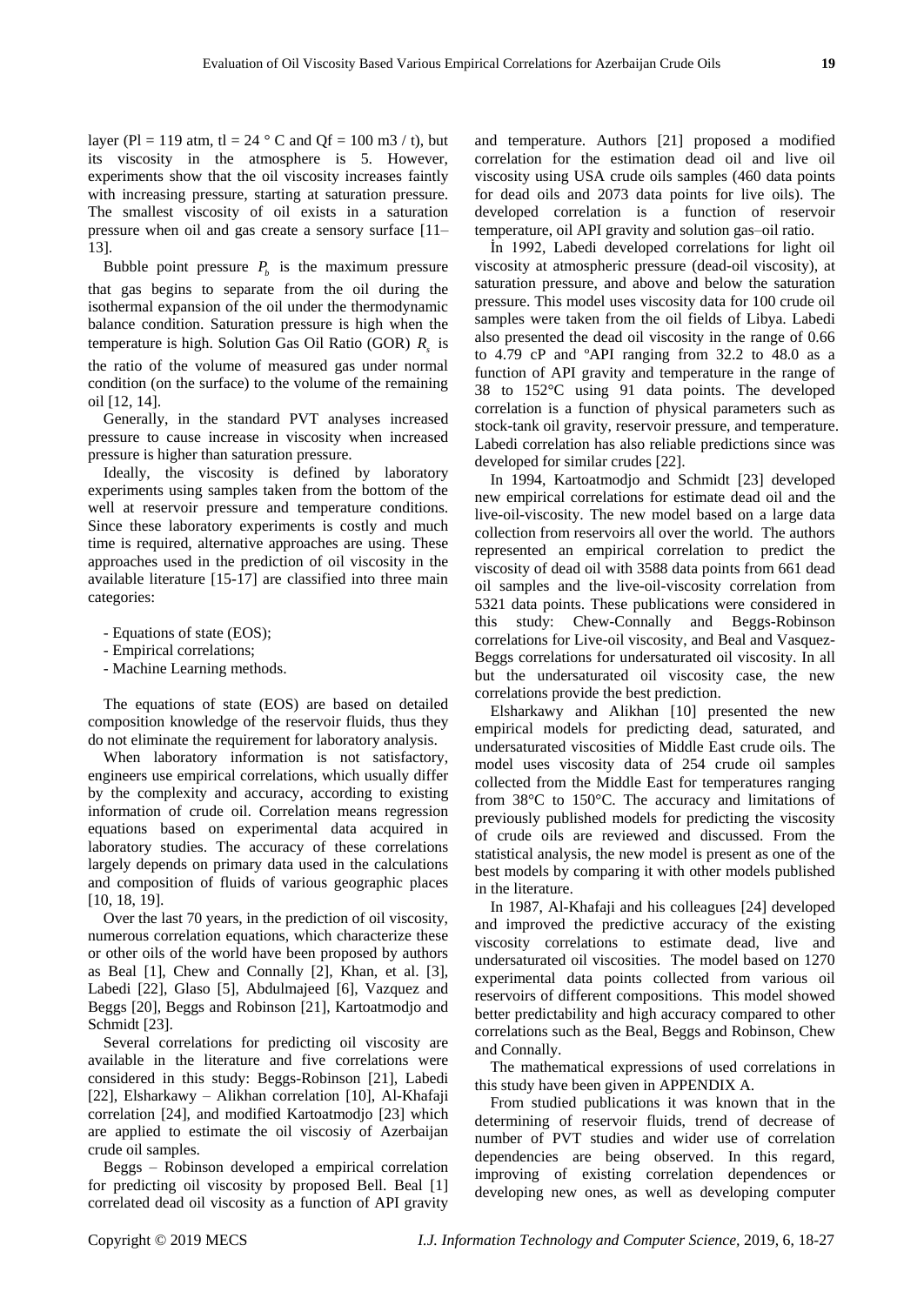software for calculation of physical properties of reservoir fluids of separate regions are important. Recently, different software packages have been proposed by different companies and manufacturers. For example, PVTsim (Calsep International Consultants, USA), Visual PVT (Russian Federation), Kappa PVT (KAPPA Engineering, France), ECLIPSE PVTi (SIS Schlumberger Limited, USA), etc.

- PVTsim (Calsep International Consultants, USA) is focused on modeling the equation of state (EOS) and allows the user to simulate fluid properties and PVT experiments.
- VisualPVT includes about 160 correlations on oil, gas and water.
- Kappa PVT is simulator which models with both black-oil and EOS PVT.
- The ECLIPSE suite of simulators can be used to model any reservoir type.

The purpose of the study is to review and summarize the world experience using correlation dependencies to determine the physical properties of reservoir fluids according to the results of PVT analysis. Then it is to explore the possibility of applying the widely spread correlations in scientific literature in the evaluation of the Azerbaijani oils" viscosity for prediction of viscosity, which is one of the main parameters of PVT properties of reservoir fluid. And finally, it is propose recommendations in the estimation of viscosity of Azerbaijan crude oil.

The remainder of this paper is organized as follows. In Section 2, the related works have been analyzed widely. In section 3, experiments have been carried out on Azerbaijan oil. In section 4, obtained results and discussions about these results have been presented. Finally, section 5 concludes the paper.

#### II. RELATED WORKS

In [2] S. A. Khan et al. developed new viscosity correlations for the crude oils of Saudi Arabian oil reservoirs. This model used viscosity data for 75 samples taken from 62 Saudi Arabian oil fields. The samples contains solution gas-oil ratio, gas relative density, oil API gravity. Reservoir oil viscosities have been measured at various pressures above and below the bubble point pressure for different temperatures. This model showed better predictability and high accuracy compared to other correlations such as the Beal, Beggs and Robinson, Chew and Connally.

Researcher from the University of Baghdad in Iraqi R.K. Abdulmajeed [6] developed a new correlation to calculate the oil viscosity at various operating conditions either for dead, saturated or under saturated reservoir [4]. The analyzes was based on 612 field data sets collected from different Iraqi fields in Khasib, Rumaila, and Mishrif formations. Each data set contains Temperature, Gas oil ratios, API gravity, saturated pressure. In the development of the proposed model, 516 of 612 data sets

was used to cross-validate the relationship established during the training process and, 96 for model testing. Reservoir oil viscosities have been measured at various pressures above and below the bubble point pressure for different temperatures. According to the author, the proposed correlation can be applied for pressure values that are above or below bubble point pressure in contrast to the existing correlations in the literatures that used two different formulas to be applied for pressure values that are larger or less than bubble point pressures. This model showed better predictability and high accuracy compared to other correlations. The new correlation gives also lower average absolute relative error (3.20%) than the other correlations models, from 4.90% for the Khan correlation and to 6.96% for the Kartoatmodjo correlation. Notice that the present model works for various reservoir conditions.

Researchers from the Universities of Oman, Iran and the Netherlands conducted studies to determine the correlation that most accurately describes the value of the dead (degassed) oil viscosity depending on temperature [25]. In this study, PVT experimental data of three sample oils from Omani dead oils have been measured using Automatic Rheometer System Gemini 150/200 3X. In result was proposed correlation formula is based on real data, which covers Omani oil types. The correlations for prediction of viscosities which proposed in this study for the Omani Fahud crude oils was achieved better results in comparison with all published dead crude oil models. The average relative error of the model was 2.5%. The average relative error was for the Begs – Robinson and Kartoatmodjo – Schmidt correlation was 7.5% and 30.9% respectively.

In [9] H. H. Hanafy and colleagues presented a new approach to estimate the viscosity for Egyptian oil. Fluid data samples used for correlations were collected from 75 fields distributed along three different regions of Egypt including, the Gulf of Suez, Western Desert, and Sinai. The authors argue that correlation can be applied to estimate the properties of oil to different types of crude oils. However, according to observations, it was found that due to regional ranges in crude oil compositions, a universal correlation that can be applied to different types of crude oils would be difficult to obtain.

In 2014 researchers from the Oil India Limited Department in India developed comprehensive dead oil viscosity correlations for the crude oils of Upper Assam Basin [26]. The author's belief that the chemical composition of crude oil is an important factor while determining an accurate viscosity correlation. This underlines the importance of the geographical location of the crude oil samples used in the correlation creation, which makes it virtually impossible to develop a single comprehensive viscosity model to include the different oil-regions of the world. The analysis based on samples from 162 wells was collected from nine different oilfields of Upper Assam Basin of Oil India Limited. The viscosity measurement of the crude oil samples was performed using a rotational viscometer and the data covered a viscosity from 2 to 120 cp and API gravity in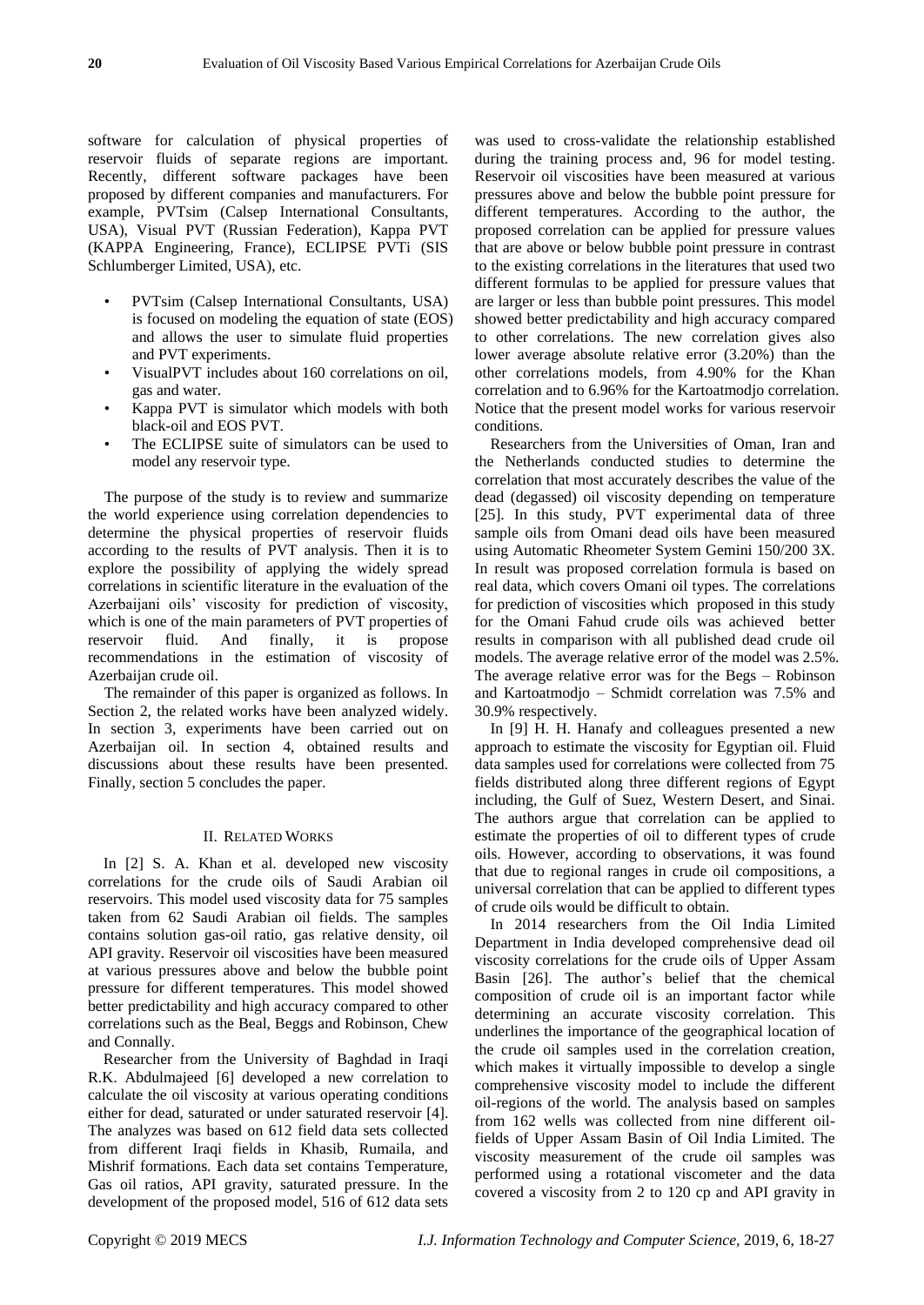the range of 18 to 43 °API. In this study, a regression analysis was conducted according to 486 samples using IBM"s SPSS statistics software package. The correlation for light oils was obtained from 353 samples, the correlation for heavy oils from 94 samples.

Researchers from the Research Institute of Petroleum Industry and Amirkabir University of Technology in Iran conducted to develop a reliable black oil model viscosity correlation and a neural-network based model for estimation of dead crude oils for Iranian oil reservoirs [27]. The new proposed correlation was developed by the aid of non-linear multivariable regression and optimization based on extensive data set that covers all Iranian oil reservoirs. Input parameters for this new correlation are API gravity and temperature. The average relative error of the model was 4.29%.

In 2010 Iranian researchers developed a new correlation [8] for prediction of under saturated oil viscosity based on Iranian oil reservoirs data. The predicted viscosity using the presented model has been compared with the actual field data and similar values obtained using other well-known correlations such as the Beal, Beggs and Robinson, Vasquez and Beggs, Kartoatmodjo and Schmidt, and Khan. Checking the results of this correlation shows that the obtained results of Iranian oil viscosities in this work are in agreement with experimental data compared with other correlations. The value of the average absolute error for the obtained correlation dependence is not more than 2.6%.

A. Hemmati-Sarapardeh and colleagues [28] proposed a new mathematical basis approach to develop reliable models for the determination of crude oil viscosity in light and intermediate crude oil systems. For this purpose, a soft computing approach, namely least square support vector machine (LSSVM), has been utilized to develop two distinct viscosity models for temperatures below and above 313.15 K. This model was applied to about 1500 dead oil viscosity data points of light and intermediate crude oil systems collected from different geographical areas. Obtained results of proposed CSA-LSSCM models were compared with appropriate experimental results. Acquired results show that the proposed models are more sustainable, reliable and effective compared to existing methods, and only 2% of the data points may be regarded as the probable outliers.

In 2016 Iranian researchers developed a new multihybrid model [29] is used to estimate the crude oil viscosity below, at, and above the bubble points using the South Pars crude oil data. The model based on parameters such as the reservoir temperature, oil API gravity, solution gas–oil ratio, pressure and saturation pressure. A general structure of group method of data handling along with Genetic algorithm, are proposed to obtain efficient polynomial correlations to estimate oil viscosity. These correlations also are compared with other well-known correlations presented in previous studies. Results show that the proposed multi-hybrid model is superior to the other models for estimating the viscosity values of Iranian crude oils.

In 2014, T.K. Al-Wahaibi and his colleagues [30] used

an ANN approach (artificial neural networks) to predict the viscosity of dead, saturated and under-saturated Omani crude oil. The model based on 646 experimental data points collected from 36 PVT reports from different Omani oil fields. The database has been divided into 240 data points for under-saturated oils, 370 for saturated oils, and 36 for dead oils. All unmatched PVT data sets were removed. The neural-based black box model adopted in this study was a feedforward neural network (FFNN).The input variables used for each FFNN were the reservoir temperature, bubble point pressure, and the stock tank-oil gravity (API), solution gas oil ratio. The ANN prediction was compared against 38 oil viscosity correlations using Omani crude oil viscosity database. Twelve of these correlations are for dead oil viscosity, 14 are for saturated oil viscosity and 12 for under-saturated oil viscosity. The predicted values in the three categories perfectly matched the experimental results. All coding was made by using the MATLAB neural networks toolbox.

M.A. Al-Marhoun et al. presented a new approach [15] to predict of crude oil viscosity curve using artificial intelligence techniques. The results of the study showed that the predicted viscosity curve obtained from gas compositions of Canadian oil fields closely replicated the experimental viscosity curve above and below bubble point pressure when compared to other correlations. Also Functional Networks with Forward Selection (FNFS) surpassed all the artificial intelligence techniques followed by Support Vector Machine (SVM).

Many approaches have been presented in the literature for predicting the viscosity of crude oil. The results derived by these methods have important errors when compared with the experimental data. In [31] for this purposes a robust artificial neural network (ANN) code was developed in the MATLAB software environment to predict the viscosity of Iranian crude oils. The results obtained by the ANN and the well-known semi-empirical equations were compared with the experimental data. The prediction procedure was carried out at above and below the bubble-point pressure using the PVT data of 57 samples collected from oil fields of Iran. Results show that in comparison with the models previously published in literature, the ANN model has a better accuracy and performance in predicting the viscosity of Iranian crudes.

In [32] introduce the ensemble model of bagging as an important data mining technique to predict dead oil viscosity. The proposed ensemble model predicted the viscosity accurately with a correlation coefficient of 0.99, an accuracy that is comparable to that of ANN as previously published in literature. It was also noted that bagging lowered the relative error of the base classifier (ANN) from 10% to about 8%.

In [16], Oloso et al. developed ensemble machine learning model for the prediction of dead oil, saturated and under saturated viscosities. The input parameters for the machine learning process used easily acquired field data. For the simulation various functional forms for each property have been considered. Prediction performance of the ensemble model is better than the compared widely used empirical correlations. As the improved predictions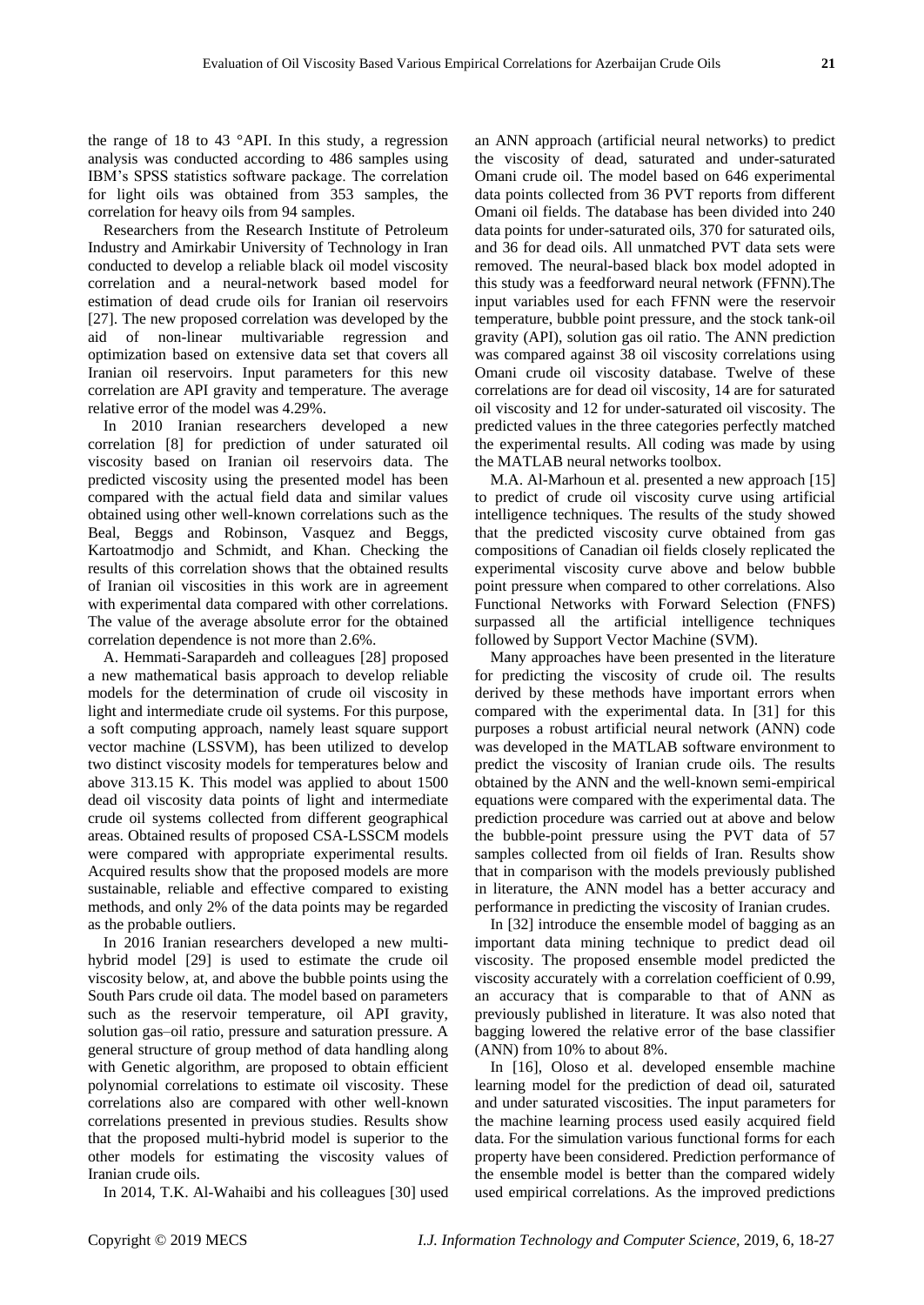of viscosity the developed ensemble support vector regression models could potentially replace the empirical correlation for viscosity prediction. The developed ensemble support vector regression models for viscosity prediction could potentially replace the empirical correlation, as the improved predictions of viscosity.

# III. IMPLEMENTATION SEVERAL EMPIRICAL CORRELATIONS FOR ESTIMATION OF AZERBAIJAN OIL VISCOSITY

It has been known, the oil fields of Azerbaijan, both onshore and offshore, have been in production for over 130 years. During that period records of varying quality have been kept concerning the properties of individual boreholes, oil and gas production, and reservoirs. Many of the very early records are either extremely incomplete or lost because of various reasons [33].

Oil samples selected from published research Huseynov et al. [11] of Azerbaijan Guneshli oil field have been used to conduct experiment (table 1). For Azerbaijan oil, the relative density (specific gravity) of gas has been taken 0.8, the relative density (specific gravity) of oil has been taken 0.8644, API gravity has been taken 32.1974 [11].

Beggs-Robinson [21], Labedi [22], modified Kartoatmodjo [23], Al-Khafiji [24] and Elsharkawy-Alikhan [10] correlations have been used which are come across mainly in the literature, for calculating oil viscosity.

Experiments were conducted using Python programming language (Jupiter notebook) on Linux OS (Ubuntu Desktop [16.04\)](tel:1604) with 1.7GB RAM, Intel(R) Core(TM) [i5-2400,](tel:52400) 64bit processor, 3.10GHz CPU properties. And MATLAB is used to visualize results.

Table 1. Data of Guneshli oil field

| R.<br>(SCF / STB) | $T({}^{\circ}F)$ | P <sub>b</sub> (psia) | $\mu_{ob}(cp)$ | P(MPa)         | $\mu_{od}(cp)$ |
|-------------------|------------------|-----------------------|----------------|----------------|----------------|
| 1100.46           | 123.710          | 4312.84               | 0.570          | 40             | 6.6966         |
| 954.48            | 123.843          | 3826.52               | 0.630          | 35             | 6.6770         |
| 816.02            | 126.801          | 3372.075              | 0.717          | 30             | 6.2648         |
| 756.00            | 129.576          | 3178.404              | 0.762          | 28             | 5.9153         |
| 640.01            | 132.024          | 2774.911              | 0.869          | 24             | 5.6333         |
| 582.01            | 134.386          | 2572.685              | 0.932          | 22             | 5.3820         |
| 525.97            | 136.639          | 2372.122              | 1.004          | 20             | 5.1594         |
| 470.00            | 138.767          | 2166.011              | 1.084          | 18             | 4.9632         |
| 361.02            | 140.644          | 1740.236              | 1.277          | 14             | 4.8003         |
| 308.02            | 142.464          | 1527.347              | 1.391          | 12             | 4.6510         |
| 255.01            | 144.102          | 1306.496              | 1.520          | 10             | 4.5232         |
| 203.98            | 145.540          | 1085.236              | 1.663          | 8              | 4.4159         |
| 154.01            | 146.709          | 858.242               | 1.820          | 6              | 4.3318         |
| 104.99            | 149.884          | 649.931               | 1.990          | 4              | 4.1168         |
| 55.02             | 150.467          | 362.969               | 2.174          | $\overline{2}$ | 4.0793         |

#### IV. EXPERIMENTS AND DISCUSSIONS

The oil fields of Azerbaijan, both onshore and offshore, have been in production for over 130 years. The viscosity of crude oil has been calculated by Beggs-Robinson, modified Kartoatmodjo, Labedi, Elsharkawy-Alikhan and Al-Khafiji correlations. The comparison of calculated results to viscosity of oil samples taken from Guneshli oil field has been shown in Table 2. The mathematical expressions of used correlations in this study have been given in APPENDIX A. One sample of the pseudo code of the program is presented in APPENDIX B.

Saturated oil viscosity is predicted by Beggs-Robinson, modified Kartoatmodjo, Labedi, Elsharkawy-Alikhan and Al-Khafiji correlations. The accuracy has been checked with experimental data for calculation of saturated oil viscosity.

Table 2. The calculated values of viscosity with Beggs-Robinson [2], Modified Kartoatmodjo [4], Labedi [3], Elsharkawy-Alikhan [10] and Al-Khafiji [9]

| Experimental   |             | Calculated correlations |        |                          |                         |            |  |
|----------------|-------------|-------------------------|--------|--------------------------|-------------------------|------------|--|
| Oils samples   | correlation | Beggs-<br>Robinson      | Labedi | Modified<br>Kartoatmodjo | Elsharkawy -<br>Alikhan | Al-Khafaji |  |
| 1              | 0.570       | 0.7039                  | 1.5402 | 0.7252                   | 0.6836                  | 0.8764     |  |
| $\overline{2}$ | 0.630       | 0.7819                  | 1.6177 | 0.8359                   | 0.8034                  | 1.0049     |  |
| 3              | 0.717       | 0.8498                  | 1.6385 | 0.9558                   | 0.9224                  | 1.1225     |  |
| $\overline{4}$ | 0.762       | 0.8714                  | 1.6193 | 1.0065                   | 0.9678                  | 1.1621     |  |
| 5              | 0.869       | 0.9563                  | 1.6625 | 1.1657                   | 1.1083                  | 1.3043     |  |
| 6              | 0.932       | 0.9964                  | 1.6672 | 1.2500                   | 1.1769                  | 1.3706     |  |
| 7              | 1.004       | 1.0429                  | 1.6795 | 1.3449                   | 1.2522                  | 1.4450     |  |
| 8              | 1.084       | 1.1002                  | 1.7027 | 1.4568                   | 1.3396                  | 1.5335     |  |
| 9              | 1.277       | 1.2836                  | 1.8294 | 1.7750                   | 1.5909                  | 1.8026     |  |
| 10             | 1.391       | 1.3910                  | 1.8949 | 1.9501                   | 1.7234                  | 1.9476     |  |
| 11             | 1.520       | 1.5319                  | 1.9892 | 2.1588                   | 1.8816                  | 2.1270     |  |
| 12             | 1.663       | 1.7138                  | 2.1197 | 2.3978                   | 2.0632                  | 2.3422     |  |
| 13             | 1.820       | 1.9635                  | 2.3137 | 2.6798                   | 2.2794                  | 2.6116     |  |
| 14             | 1.990       | 2.2553                  | 2.5205 | 2.9252                   | 2.4620                  | 2.8596     |  |
| 15             | 2.174       | 2.8277                  | 3.2115 | 3.3294                   | 2.7818                  | 3.2632     |  |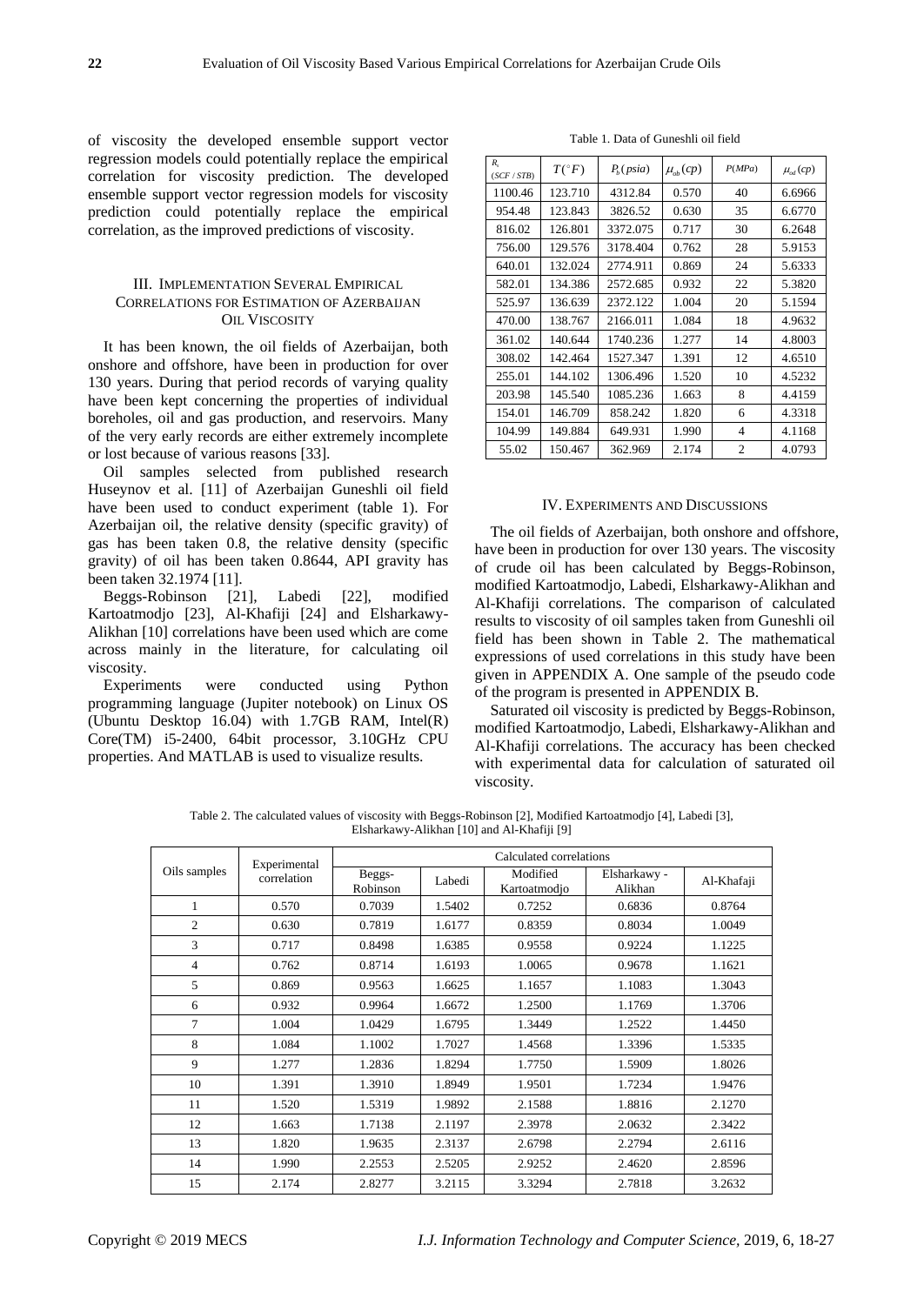Elsharkawy and Alikhan correlation [10] has been checked with experimental viscosity of saturated oil taken from Guneshli oil reservoirs, and the result has been shown graphically in figure 1. In this model, absolute average deviation (AAD) is 25.2323%, correlation coefficient  $(R^2)$  is 99.9272% mean absolute error (MAE) is 30.8906%, root mean square error (RMSE) is 33.4159%.



Fig.1. The comparison of experimental viscosity with calculated viscosity by Elsharkawy and Alikhan correlation.

Labedi correlation [22] has been applied to calculate oil viscosities of obtained Azerbaijan oil samples. The comparison of calculated values with predicted values has been shown in figure 2. In this correlation model, AAD is 73.4591%, is 91.4944%, MAE is 70.6893%, RMSE is 73.4825%.



Fig.2. The comparison of experimental viscosity with calculated viscosity by Labedi correlation

The modified Kartoatmodjo correlation [23] is has been checked over Azerbaijan crude oil samples, and the obtained result has been presented graphically in figure 3. AAD is 38.3125%, is 99.8744%, MAE is 50.3589%, RMSE is 58.2237%.

Beggs-Robinson correlation [21] has been tested with the viscosity of oil samples taken from Guneshli oil reservoir and the comparative result has been shown in figure 4. For this model, AAD is 10.5614%, is 97.2405%, MAE is 12.4427%, RMSE is 20.0853%.



Fig.3. The comparison of experimental viscosity with calculated viscosity by modified Kartoatmodjo correlation



Fig.4. The comparison of experimental viscosity with calculated viscosity by Beggs-Robinson correlation

Al-Khafiji correlation [24] has been applied to calculate the viscosity of Azerbaijan oil samples. The comparison predicted value with experimental value has been shown in figure 5. AAD is 46.9403%, is 99.6687%, MAE is 55.7998%, and RMSE is 59.5658%.



Fig.5. The comparison of experimental viscosity with calculated viscosity by Al-Khafiji correlation

The accuracy of applied correlations – expressed by (2)-(6) formulas – has been calculated based on statistical parameters [34, 35] as absolute average deviation, mean absolute error, correlation coefficient, and root mean square error.

Firstly, AD has been calculated as following: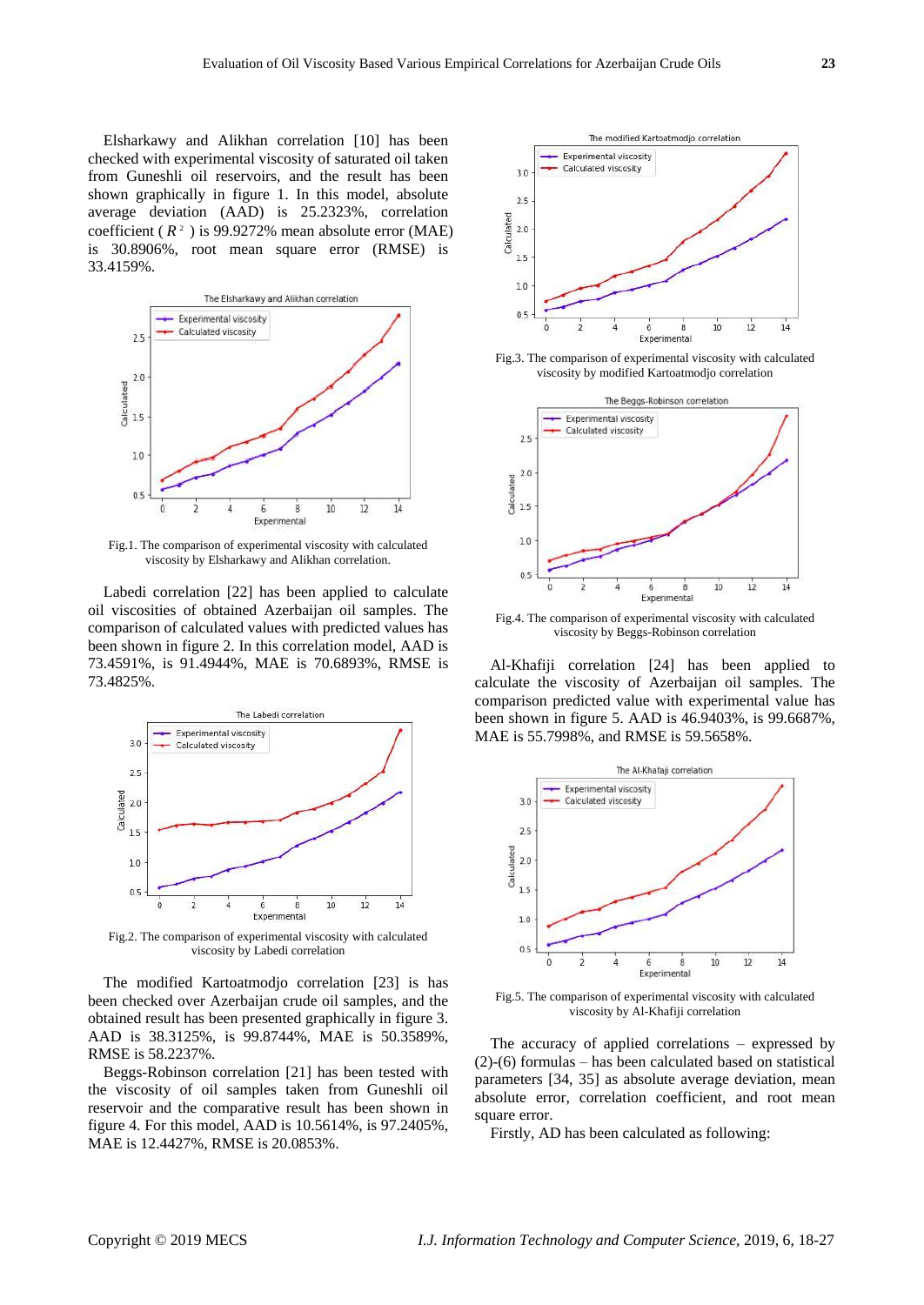$$
\%AD = \frac{\left|\mu_{\exp} - \mu_{cal}\right|}{\mu_{\exp}} \times 100\tag{2}
$$

Above expression given by (2) equation is an indication of the absolute deviation in percent from experimental and calculated values, where  $\mu_{\text{exp}}$  and  $\mu_{\text{cal}}$ represent the experimental and calculated viscosity values, respectively. Absolute deviation has been taken into consideration for calculation of absolute average deviation.

$$
\% AAD = \frac{1}{n} \sum_{i=1}^{n} \frac{\left| \mu_{\exp} - \mu_{cal} \right|}{\mu_{\exp}} \times 100
$$
 (3)

AAD is an important indicator of the accuracy of the correlation.

$$
\%MAE = \frac{1}{n} \sum_{i=1}^{n} \left| \mu_{cal} - \mu_{\exp} \right| \times 100
$$
 (4)

Mean absolute error is a measure of difference between  $\mu_{\text{exp}}$  and  $\mu_{\text{cal}}$  values.

and 
$$
\mu_{cal}
$$
 values.  
\n
$$
\%R^2 = \frac{n(\mu_{cal} \mu_{exp}) - (\sum \mu_{exp})(\sum \mu_{cal})}{\sqrt{[n \sum \mu_{exp}^2 - (\sum \mu_{exp})^2][n \sum \mu_{cal}^2 - (\sum \mu_{cal})^2]}} \times 100
$$
\n(5)

A correlation coefficient is a measure of some type of correlation, meaning a statistical relationship between  $\mu_{\text{exp}}$  and  $\mu_{\text{cal}}$  values.

$$
\%RMSE = \sqrt{\frac{\sum_{i=1}^{n} (\mu_{cal} - \mu_{exp})^2}{n}} \times 100
$$
 (6)

Where **n** is the number of experimental points, is experimental viscosity, and is calculated viscosity. AAD% shows how to be near the calculated values to experimental values.

The results of calculations have been presented in table 3, and graphically in figure 6.

Table 3. The results of statistical analysis

| Correlations             | Statistical analysis |          |           |          |  |  |
|--------------------------|----------------------|----------|-----------|----------|--|--|
|                          | $AAD(\% )$           | $R^2(%)$ | $MAE$ (%) | RMSE (%) |  |  |
| Beggs -<br>Robinson      | 10.5614              | 97.2405  | 12.4427   | 20.0853  |  |  |
| Labedi                   | 73.4591              | 91.4944  | 70.6893   | 73.4825  |  |  |
| Modified<br>Kartoatmodio | 38.3125              | 99.8744  | 50.3589   | 58.2237  |  |  |
| Elsharkawy -<br>Alikhan  | 25.2323              | 99.9272  | 30.8906   | 33.4159  |  |  |
| Al-Khafaji               | 46.9403              | 99.6687  | 55.7998   | 59.5658  |  |  |

As seen from Figure 6, the %AAD value is respectively 10.5614, 73.4591, 38.3125, 25.2323, and 46.9403%, and % is 97.2405, 91.4944, 99.8744, 99.9272 and 99.6687 for Beggs-Robinson, Labedi, modified Kartoatmodjo, Elsharkawy-Alikhan and Al-Khafaji corrections.



APPENDIX A SUMMARY OF USED VISCOSITY **CORRELATION** 

$$
API = \frac{141.5}{\gamma_0} - 131.5
$$

**Beggs – Robinson correlation** [21]:

 $\mu_{\text{cal}} = a \times \mu_{\text{od}}^b$ where  $\mu_{od} = 10^{x} - 1$  $x = T^{-1.163} \times (10^{3.0324 - 0.02023 \times API})$  $a = 10.715(R<sub>s</sub> + 100)^{-0.515}$  $b = 5.44(R<sub>s</sub> + 150)^{-0.338}$ 

# **Labedi correlation** [22]:

$$
\mu_{cal}=\left(10^{2.344-0.03542 \times API}\right) \times \frac{\mu_{od}^{0.6447}}{P_b^{0.426}}
$$

**Modified Kartoatmodjo correlation** [23]:

$$
\mu_{cal} = 0.0132 + 0.9821 * F - 0.005215 * F^2
$$

where

 $F = (0.2038 + 0.8591 * 10^{(-0.000845 * R_s)}) * \mu_{od}^{0.385 + 0.5664 * y}$  $=(0.2038+0.859)$  $y = 10^{(-0.00081 * R_s)}$ 

# **Elsharkawy – Alikhan correlation** [10]:

 $\mu_{\text{cal}} = a \times \mu_{\text{od}}^b$ where  $a = 1241.932(R<sub>s</sub> + 641.026)^{-1.12410}$  $b = 1768.841(R<sub>s</sub> + 1180.335)^{-1.06622}$ 

#### **Al-Khafaji correlation (1987)** [24]:

 $\mu_{\text{cal}} = a \times \mu_{\text{od}}^b$ where  $a = 0.247 + 0.2824X + 0.5657X^2 - 0.4065X^3 + 0.0631X^4$ <br> $b = 0.894 + 0.0546X + 0.07667X^2 - 0.0736X^3 + 0.01008X^4$  $X = \log R$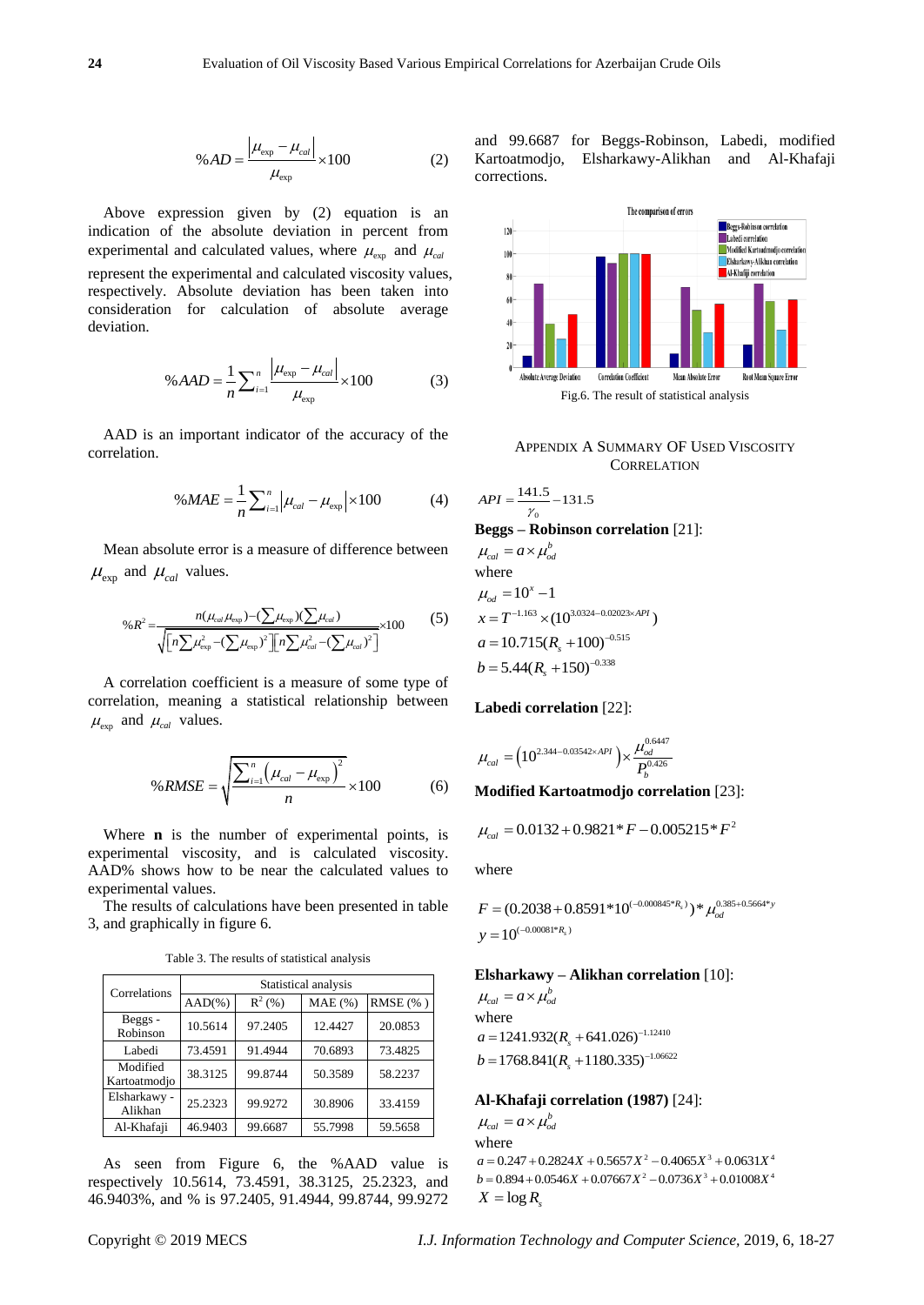APPENDIX B PSEUDO CODE OF THE BEGGS-ROBINSON **CORRELATION** 

import numpy as np import pandas as pd import matplotlib.pyplot as plt #input data P=np.array(#value of pressure) Rs=np.array(#value of solution gas-oil ratio) exp\_vis=np.array(#value of experimental viscosity) T=np.array(#value of oil reservoir temperature) Pb=np.array(#value of bubble point pressure) sg\_o=0.8644 sg  $g=0.8$ API=141.5/sg\_o-131.5 x=pow(T,(-1.163))\*pow(10,(3.0324-0.02023\*API)) do vis=pow $(10,x)$ -1  $a=10.715*pow((Rs+100), (-0.515))$ b=5.44\*pow((Rs+150),(-0.338)) cal\_vis=a\*pow(do\_vis,b) #visualization plt.plot(exp\_vis,color='blue',marker=".") plt.plot(cal\_vis,color='red',marker=".") plt.legend(('Experimental viscosity', 'Calculated viscosity'), loc='upper left') plt.xlabel('Experimental') plt.ylabel('Calculated') plt.title('The Beggs-Robinson correlation ') plt.show()

**NOMENCLATURE** 

| API                                   | Oil API gravity                                          |
|---------------------------------------|----------------------------------------------------------|
| $R_{\rm c}$                           | Solution gas-oil ratio (SCF/STB)                         |
| $\mu_{od}$                            | Dead oil viscosity (cp)                                  |
| $\mu_{ob}$                            | Saturated oil viscosity at bubble point<br>pressure (cp) |
| $\mathcal{V}_g$                       | Specific gravity of gas                                  |
| $\gamma_{\scriptscriptstyle{\alpha}}$ | Specific gravity of oil                                  |
| T                                     | Oil reservoir temperature                                |
| $P_{b}$                               | Bubble point pressure                                    |
| $\mu_{\text{exp}}$                    | Experimental viscosity                                   |
| $\mu_{\scriptscriptstyle{cal}}$       | Calculated viscosity                                     |
| P                                     | Pressure                                                 |
| AD                                    | Average deviation                                        |
| AAD                                   | Absolute average deviation                               |
| MAE                                   | Mean absolute error                                      |
| $R^2$                                 | Correlation coefficient                                  |
| <b>RMSE</b>                           | Root mean square error                                   |

## V. CONCLUSION AND RECOMMENDATION

Viscosity is one of the most important governing parameters of the fluid flow. Several empirical correlation models have been applied to estimating viscosity of crude oil samples taken from Azerbaijan Guneshli oil reservoir.

At the end of the analysis, it has become clear that the Beggs and Robinson model had the lowest %AAD (10.5614%) value and the Labedi model had the highest %AAD value (73.4591%) for Azerbaijani oil compared to other correlation models. Elsharkawy-Alikhan model has shown the highest result for correlation coefficient (99.9272%). According to the results of statistical analysis, we can say that Beggs-Robinson model compared to other used correlation models can be considered more acceptable in the evaluation of viscosity of Azerbaijan crude oil. Experiments show that, in the prediction of viscosity, partial compline is observed to offer traditional empirical correlations according to different geographical regions for oil which differ sharply each other by PVT properties between predicted and experimental values. That's why none of these correlations can be considered a universal correlation. More compatible empirical correlations must be applied to calculate and to predict accurately viscosity of Azerbaijan crude oil. In future studies, it is planned to develop more accurate correlation models for the evaluation of the viscosity of Azerbaijan crude oil. The development of model based on machine learning methods is also intended to evaluate more accurately viscosity.

## ACKNOWLEDGMENT

This work was supported by the SOCAR Science Foundation of Azerbaijan (Grant 16LR - AMEA)

#### **REFERENCES**

- [1] C. Beal, "The viscosity of air, water, natural gas, crude oil and its associated gases at oil field temperatures and pressures," Transactions of the AIME, vol. 165, pp. 94- 115, 1946.
- [2] Chew and C. H. Connally, "Viscosity correlations for gas saturated crude oils," Jr Trans AIME, vol. 216, pp. 23-25, 1959.
- [3] S. Khan, M. Al-Marhoun, S. Duffuaa, and S. Abu-Khamsin, "Viscosity correlations for Saudi Arabian crude oils," in SPE Paper 15720 Presented at the Fifth SPE Middle East Conference held in Manama, Bahrain, 1987, pp. 7-10.
- [4] A1-Marhoun M. A. Preasure-Volume-Temperature Standsrd Deviation Correlations for Saudi Crude Oils. Paper SPE, 13718. In: SPE Middle East Technical Conference, 11-14 March, Bahrain, 1985.
- [5] O. Glaso, "Generalized pressure-volume-temperature correlations," Journal of Petroleum Technology, vol. 32, pp. 785-795, 1980.
- [6] R. K. Abdulmajeed, "New viscosity correlation for different Iraqi oil fields," Iraqi Journal of Chemical and Petroleum Engineering, vol. 15, no. 3, pp. 71–76, 2014.
- [7] M. Sattarin, H. Modarresi, M. Bayat, and M. Teymori, "New viscosity correlations for dead crude oils," Petroleum & Coal, vol. 49, pp. 33-39, 2007.
- [8] R. Abedini, A. Abedini, and N. E. Yakhfrouzan, "A new correlation for prediction of undersaturated crude oil viscosity", Petroleum & Coal, vol. 52, pp. 50-55, 2010.
- [9] H. H. Hanafy et al,."Emperical PVT correlations applied to Egyptian crude oils exemplify significance of using regional correlations", SPE International Symposium on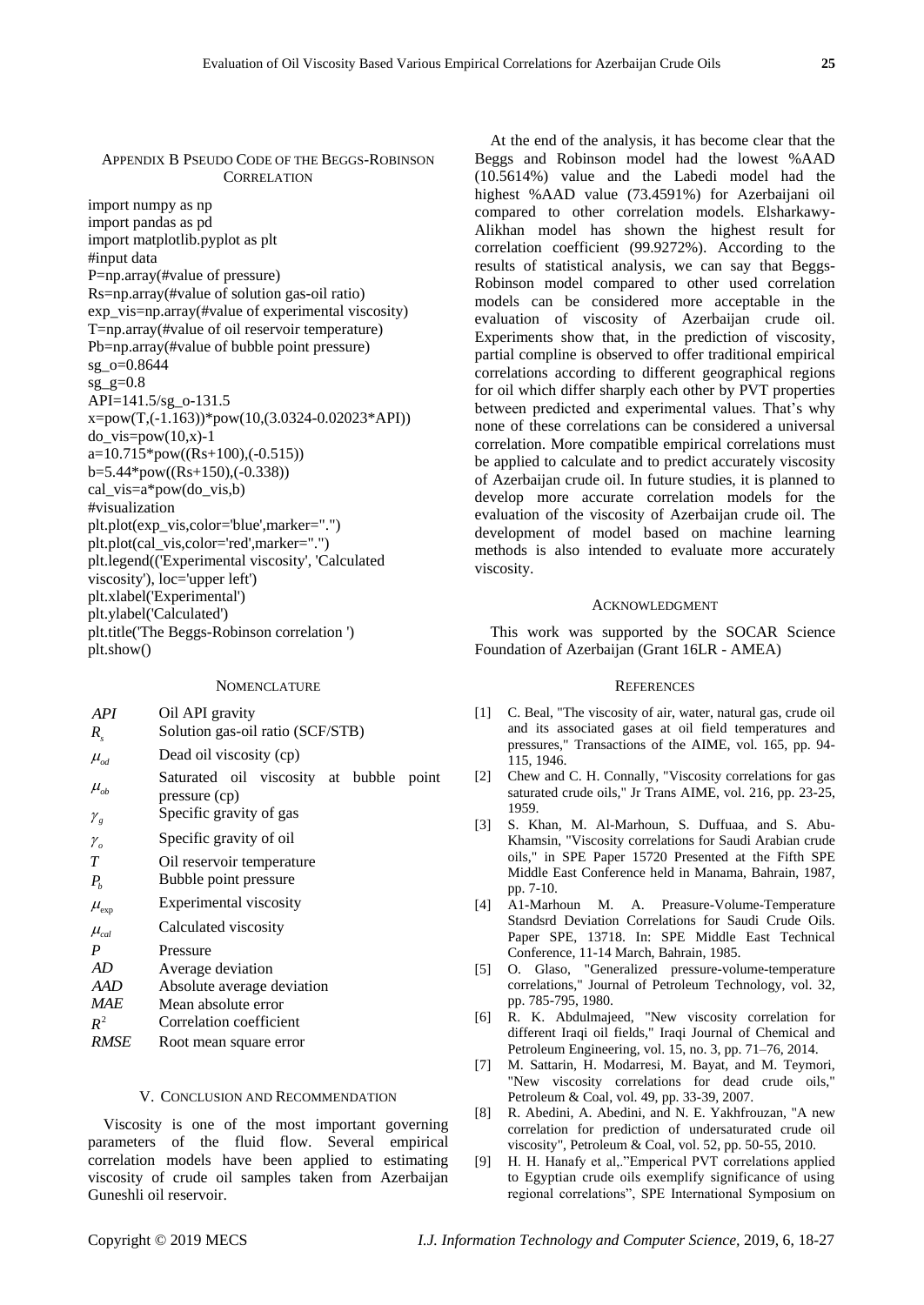Oilfield Chemistry, Houston, Texas, 18–20 Feb. 1997. – SPE 37295.

- [10] A. Elsharkawy and A. Alikhan, "Models for predicting the viscosity of Middle East crude oils," Fuel, vol. 78, pp. 891-903, 1999.
- [11] M. A. Huseynov, V. J. Abdullayev, and N. N. Hamidov, "The prediction of horizontal well performance on the basis of reservoir and well model," Azerbaijan Oil Industry, vol. 5, pp. 13-18, 2014.
- [12] A. Mirzajanzadeh and M. A. Iskandarov, "The theoretical bases of the development and exploitation of oil and gas fields," Baku, p. 395, 2010.
- [13] A. M. Salmanov, A. S. Eminov, and L. A. Abdullayeva, "Current status of oil development deposits of Azerbaijan and their geological field indicators," Baku, p.74, 2015.
- [14] G. E. Petrosky, F. F. Farshad, "Viscosity correlations for Gulf of Mexico crude oils," In: SPE production operations symposium, SPE, Oklahoma City, Oklahoma, 2–4 April 1995.
- [15] M.A. Al-Marhoun, S. Nizamuddin, A. A. Abdul Raheem, A. S. Shujath, A. A. Muhammadain, "Prediction of crude oil viscosity curve using artificial intelligence techniques," Journal of Petroleum Science and Engineering, vol. 86, pp. 111–117, 2012.
- [16] M. A. Oloso, M. G. Hassan, J. Buick et al., "Ensemble SVM for characterization of crude oil viscosity," Journal of Petroleum Exploration and Production Technology, vol. 8, no. 2, pp 531–546, June 2018.
- [17] A. M. Ramirez, G. A. Valle, F. Romero, M. Jaimes, "Prediction of PVT properties in crude oil using machine learning techniques MLT," SPE Latin America and Caribbean Petroleum Engineering Conference, 2017, https://doi.org/10.2118/185536-MS
- [18] Dindoruk, P.G. Christman, "PVT properties and viscosity correlations for Gulf of Mexico oils," SPE Reserv Eval Eng., vol.7, pp. 427–437, 2004.
- [19] M. Hajirahimova, A. Aliyeva, "Current Approaches in Prediction of PVT Properties of Reservoir Oils", Review of information engineering and applications, vol. 5, no. 2, pp. 31-40, 2018.
- [20] M. Vazquez and H. D. Beggs, "Correlations for fluid physical property prediction," Journal of Petroleum Technology, vol. 32, pp. 968-970, 1980.
- [21] H. D. Beggs and J. Robinson, "Estimating the viscosity of crude oil systems," Journal of Petroleum Technology, vol. 27, pp. 1140-1141, 1975.
- [22] R. Labedi, "Improved correlations for predicting the viscosity of light crudes," Journal of Petroleum Science and Engineering, vol. 8, pp. 221-234, 1992.
- [23] T. Kartoatmodjo and Z. Schmidt, "Large data bank improves crude physical property correlations," Oil and Gas Journal, vol. 92, pp. 51-55, 1994.
- [24] A. H. Al-Khafaji, G. H. Abdul-Majeed, and S. F. Hassoon, "Viscosity correlation for dead, live and undersaturated crude oils," Journal of Petres's Research, vol. 6, pp. 1-16, 1987.
- [25] N. Al-Rawahi et al., "A new correlation for prediction of viscosities of Omani Fahud Field crude oils," Advances in Modelling of Fluid Dynamics, 12th chapter, 2012, pp. 293–300.
- [26] J. Deepak, D. Abhishek "Crude oil viscosity correlations: A novel approach for Upper Assam Basin," 11th International Oil & Gas conference and exhibition PETROTECH-2014, Oil India Limited, Geology & Reservoir Department, Duliajan, Assam, India, 12–15 Jan. 2014.
- [27] A. A. Naseri et al, "Neural network model and an updated

correlation for estimation of dead crude oil viscosity," Brazilian journal of petroleum and gas. vol. 6, № 1. pp. 31–41, 2012.

- [28] A. Hemmati-Sarapardeh, B. Aminshahidy, A. Pajouhandeh et al., "A soft computing approach for the determination of crude oil viscosity: light and intermediate crude oil systems," Journal of the Taiwan Institute of Chemical Engineers, vol. 59, pp. 1-10, February 2016.
- [29] B. Ghorbani, M. Hamedi, R. Shirmohammadi et al., A novel multi-hybrid model for estimating optimal viscosity correlations of Iranian crude oil. J. Petroleum Science Engineering, vol. 142, pp. 68–76, 2016.
- [30] T. K. Al-Wahaibi, F. S. Mjalli and A-A. Al-Hashmi, "Viscosity correlations for light Omani crude using artificial neural networks," Int. J. Petroleum Engineering, vol. 1, no. 1, pp. 92–110, 2014.
- [31] M. S. Lashkenari, M. Taghizadeh, B. Mehdizadeh, "Viscosity prediction in selected Iranian light oil reservoirs: Artificial neural network versus empirical correlations," Petroleum Science, vol. 10, no. 1, pp.126- 133, 2013.
- [32] B. B. Gulyani, B. G. Prakash Kumar, and A. Fathima, "Bagging Ensemble Model for Prediction of Dead Oil Viscosity," International Journal of Chemical Engineering and Applications, vol. 8, no. 2, April 2017.
- [33] E. Bagirov, I. Lerche, B. Bagirov and S. Mamedova, "Reservoir Characteristics for South Caspian Oil Fields", Offshore Technology Conference 10887, Houston, Texas, 3-6 May 1999, pp. 1-10
- [34] F.Borns, Statistics for Petroleum Engineers. Dallas: SPE, 1969.
- [35] W. J. Dixon and F. J. Massey, Introduction to statistical analysis. Tokyo: Jr., Kogakusha Co., Ltd., 1969.

#### **Authors' Profiles**



**Yadigar N. Imamverdiyev** is a Head of Research Lab at Institute of Information Technology, Azerbaijan National Academy of Sciences. He received the M.Sc. degree in 1989 in Applied Mathematics at Azerbaijan State Oil Academy and Ph.D. degree in 2006 in Computer Science at Institute of Information Technology,

Azerbaijan. He was a Postdoctoral Research Fellow in 2011.08– 2012.08 at Biometric Engineering Research Center of Yonsei Univiversity, South Korea. He was a researcher in more than 10 International and Azerbaijani Research Projects. He has over 100 papers published in international journals and conferences. He is co-author of 6 books, and co-editor of 3 Proceedings Book. Dr. Yadigar Imamverdiyev"s research interests include biometrics, speaker recognition, information security, applied cryptography, risk management, and social network analysis. Currently, he teaches at the Education Center of ANAS Institute of Information Technologies.



**Makrufa Sh. Hajirahimova** is an associate professor, project chief engineer at the Institute of Information Technology of Azerbaijan National Academy of Sciences. She teaches at the Training Innovation Center of the institute. She defended the thesis on the "Development of